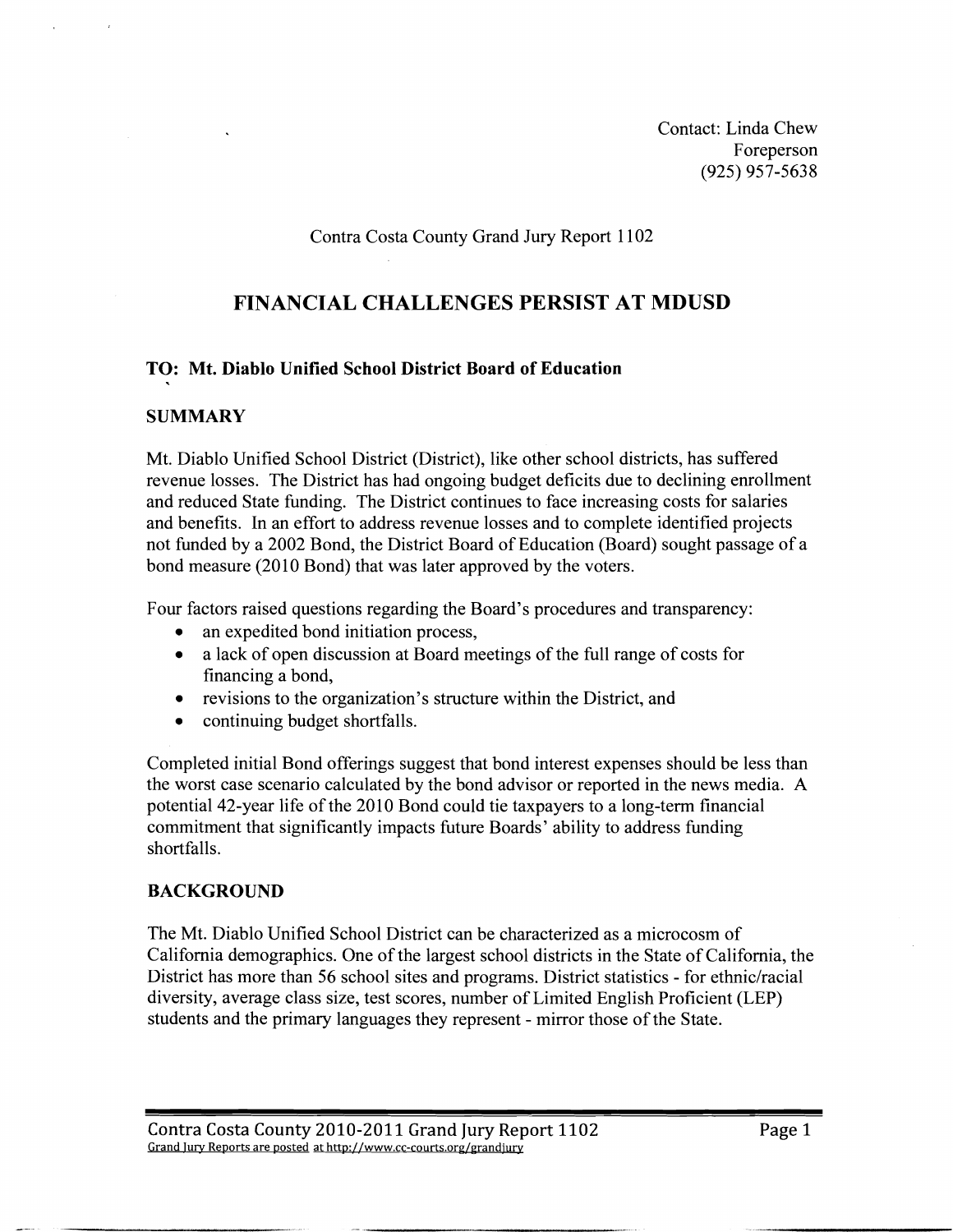The District encompasses the cities of Concord, Pleasant Hill and Clayton, portions of Walnut Creek and Martinez, and unincorporated areas, including Lafayette, Pacheco, and Bay Point. Student population for K-12 is approximately 33,200 students.

The Board is composed of five elected members. As stated on the District's website, the Board recently set the following goals:

- Improve the achievement of all students and close the achievement gap  $\bullet$
- $\bullet$ Improve attendance and reduce lost average daily attendance
- Insure access to all programs and services for all students  $\bullet$
- Improve maintenance and facilities and appearance of the grounds  $\bullet$
- Address legal and programmatic mandates
- Support new program initiatives:
	- o Career Integrated Academics
	- o Early Childhood Education
	- o Smaller Learning Communities
- Maintain sound fiscal procedures and practices.

The District Budget and Fiscal Services Department is responsible for developing and maintaining a balanced budget. The FY2010-11 Approved Operating Budget is \$268.4 million.

| Even with significant efforts to reduce operating expenses, the District's last two Annual<br>Audits shows a cumulative deficit of \$5.1 million as shown in the Table below: |
|-------------------------------------------------------------------------------------------------------------------------------------------------------------------------------|
|                                                                                                                                                                               |
|                                                                                                                                                                               |
|                                                                                                                                                                               |
| FY2008-09 Approved Budget(1)                                                                                                                                                  |
| FY2008-09 Annual Audit Report(2)                                                                                                                                              |
|                                                                                                                                                                               |
| FY2009-10 Approved Budget(1)<br>FY2009-10 Annual Audit Report(2)                                                                                                              |

*2. An "Annual Audit Report" reflects actual results for the Fiscal Year.* 

*3. All data collected?om District website.* 

Approximately 81% of the Approved Operating Budgets for the past three fiscal years has been committed to District employees' salaries and benefits.

Since 2007, the District has discussed and attempted passage of a parcel tax to remedy budget shortfalls. A parcel tax generates school revenues at the local level to be used for general operating expenses without incurring interest costs. The District was unsuccesshl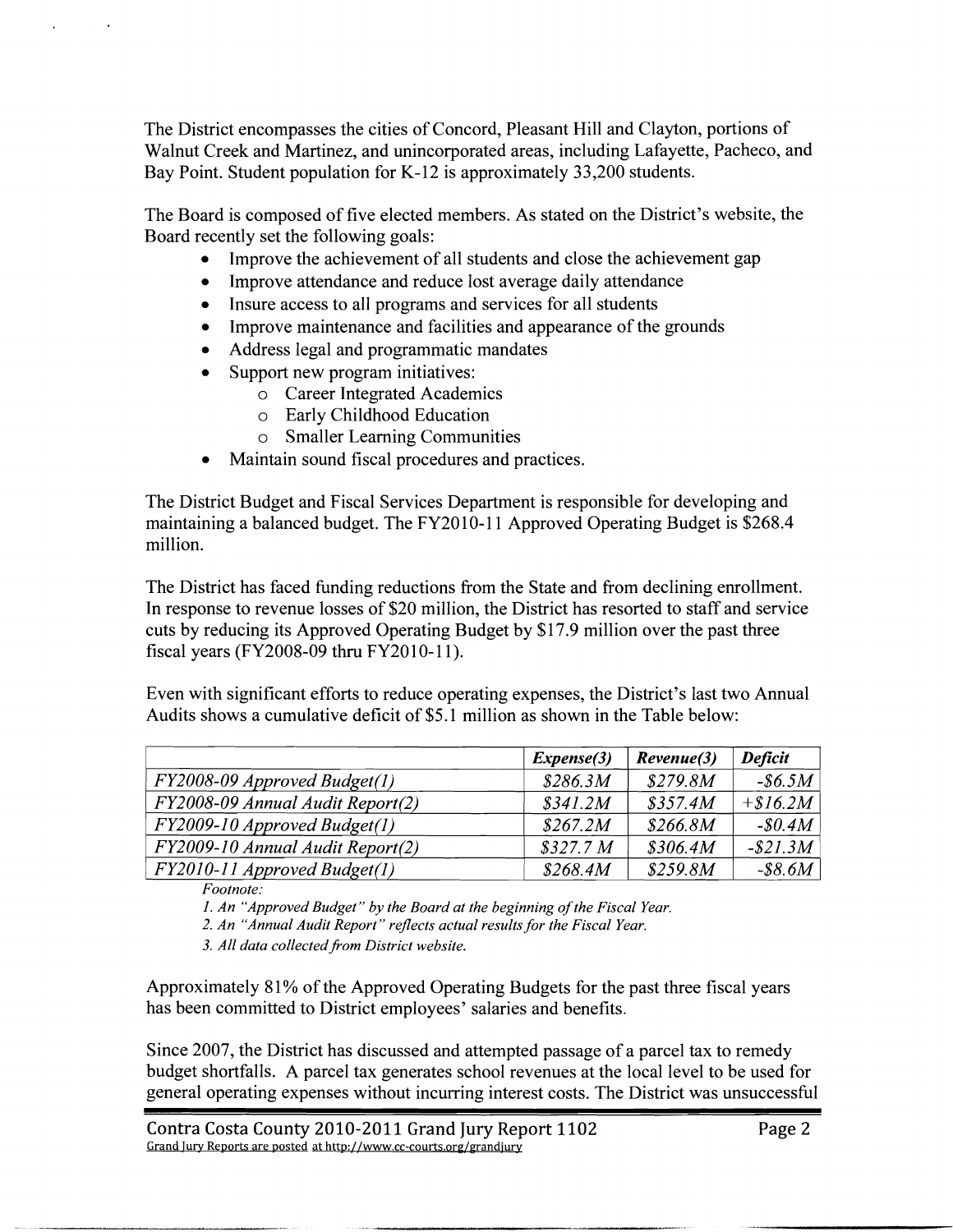in 2009 when a parcel tax was narrowly defeated. Subsequent surveys validated that securing the necessary two-thirds voter approval for a parcel tax was unlikely.

After the parcel tax failed and still faced with revenue losses, the Board sought new cost savings measures and revenue sources to offset operating expenses. In January 2010, the District began considering a bond measure. By law, funds raised from a bond can be used only for capital projects. Bonds require a 55% voter approval and the appointment of a Bond Oversight Committee (Proposition 39 and Education Code Sections 15278k, 15280 and 15282). Previously the District had prepared a list of capital projects with an estimated cost of more than \$1 billion. About one-third of these projects had been completed with funds from a 2002 Bond.

On March 9, 2010, a resolution to seek voter approval for a \$348-million bond was unanimously approved by the Board. Alternative bond financing measures provided by a financial advisor were reviewed by District staff. However, these financing alternatives were not discussed at open Board meetings. The resolution was placed on the June ballot for voter approval. The terms and conditions of the Bond included maintaining the existing tax rate (currently \$60 tax per \$100,000 of property valuation), and extending the repayment duration for up to 42 years. Tn the judgment of the Board, this scenario provided the best opportunity for voter approval.

The initial Bond offerings were completed at an interest rate significantly lower than the projected worst case scenarios as calculated by the bond financial advisor. Based on current low interest rates for bonds the probability of reaching the worst case scenario is diminished.

One feature of the 2010 Bond allocated \$68 million for installing a solar energy system that would decrease operating expenses (i.e. reduce utility bills). The savings could be used for other operating expenditures. The District estimated that the solar energy system would create \$5 million per year in savings, based upon receiving energy rebates, for the first five years after installation. Subsequent savings are estimated at \$3 million per year for the remaining life of the solar energy system.

Some parents mounted a 'Yes on C' campaign that was funded by an assorted group of interested parties. There was no formal rebuttal on the ballot measure filed with the Contra Costa County Elections Office. The 2010 ballot measure does not state a range of costs to the taxpayers for the entire bond term. Voters approved the bond in June 2010. The Bond measure, from inception to voter approval, took only five months.

Another approach to reduce expenditures included changes to the District's organization structure. This included eliminating some management positions and consolidating responsibilities into remaining positions. Specifically, the Assistant Superintendent of Administrative Services position was eliminated and some duties were assumed by General Counsel. The time demands of this newly assigned administrative work takes time away from conducting legal work. Recently another attorney was hired to assist with legal duties.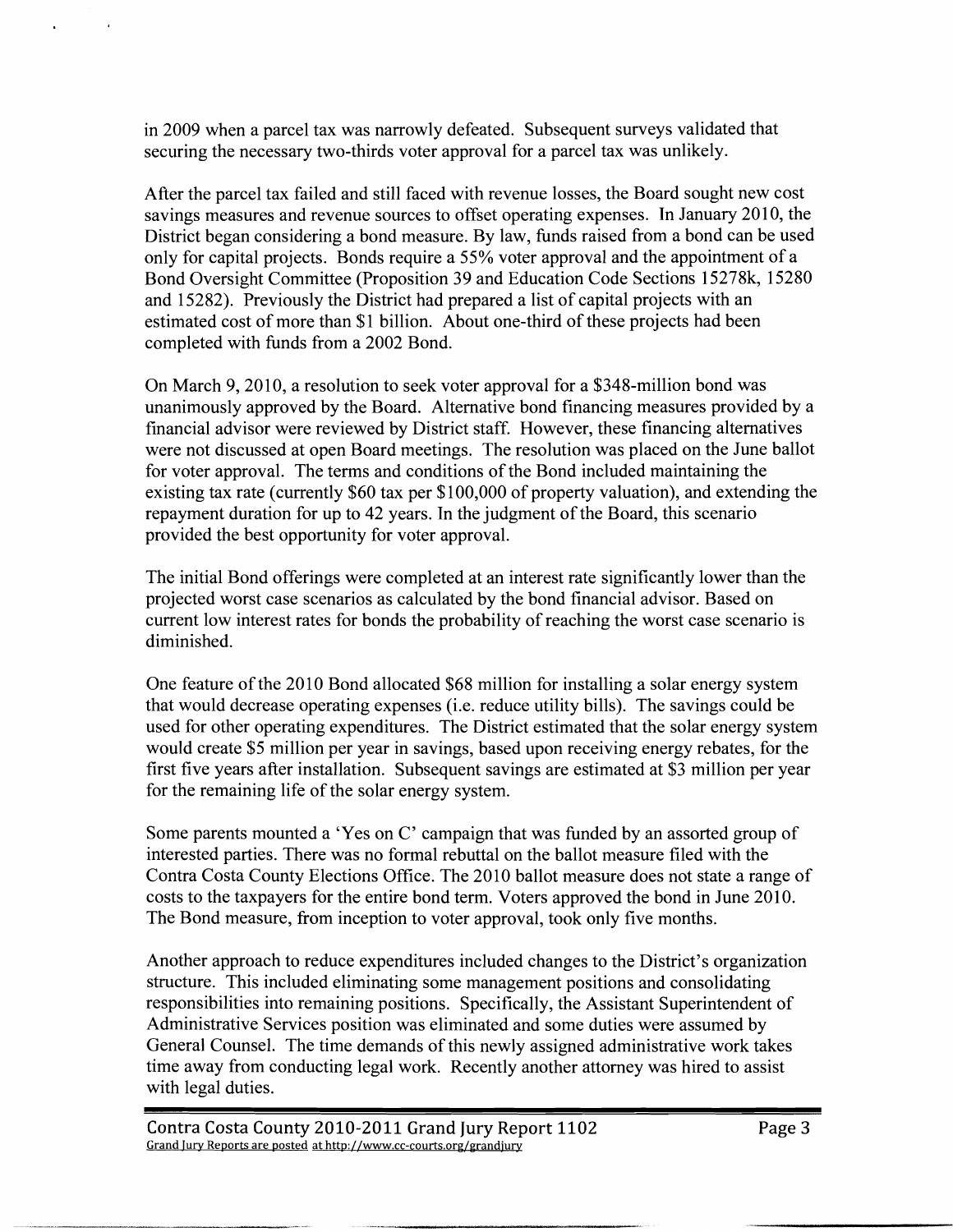Despite cost cutting and revenue generating efforts during the past several years, the District still faces an operating expense deficit of approximately \$8.6 million for FY2010-11.

## **FINDINGS**

 $\alpha$  and  $\alpha$ 

 $\bullet$ 

- 1. No discussion of the 2010 Bond's possible financial ramifications took place at open Board meetings before the Board passed the resolution to proceed with a ballot measure.
- 2. Some of the capital projects, such as solar panels, insulation and window replacement, to be financed with the 2010 Bond should generate energy cost savings for the Districts.
- 3. The organization restructuring of the General Counsel's responsibilities has not resulted in anticipated operational effectiveness and may not have fulfilled the cost savings originally projected.
- 4. In addition to the anticipated relief to the general fund from specific 2010 Bond projects, further savings could be achieved through further salary and benefit expenses reductions.

# **RECOMMENDATIONS**

The Grand Jury recognizes the Board for their efforts in addressing funding problems in these challenging fiscal times. The Grand Jury has the following recommendations:

- 1. When contemplating future taxing measures, the Board should allow sufficient time for full disclosure to the public of financial information including legal fees, underwriting costs and repayment obligations. The Board should develop a written process addressing discussion of the financial consequences of taxing measures in a public forum and share their proposal with the public in the next 180 days.
- 2. To verify the estimated energy savings from specific planned capital projects, there should be an annual audit of energy expenditures. The audit should focus on and reflect any costs reduced by the use of solar panels funded by the Bond. This audit should be done within 180 days after the initial solar panels are installed and continue on an annual basis for **3** years.
- 3. The Board should review the effectiveness of combining the General Counsel's responsibility for legal work and services with transportation, maintenance and food services. They should also analyze the impact of combining these responsibilities on actual costs.